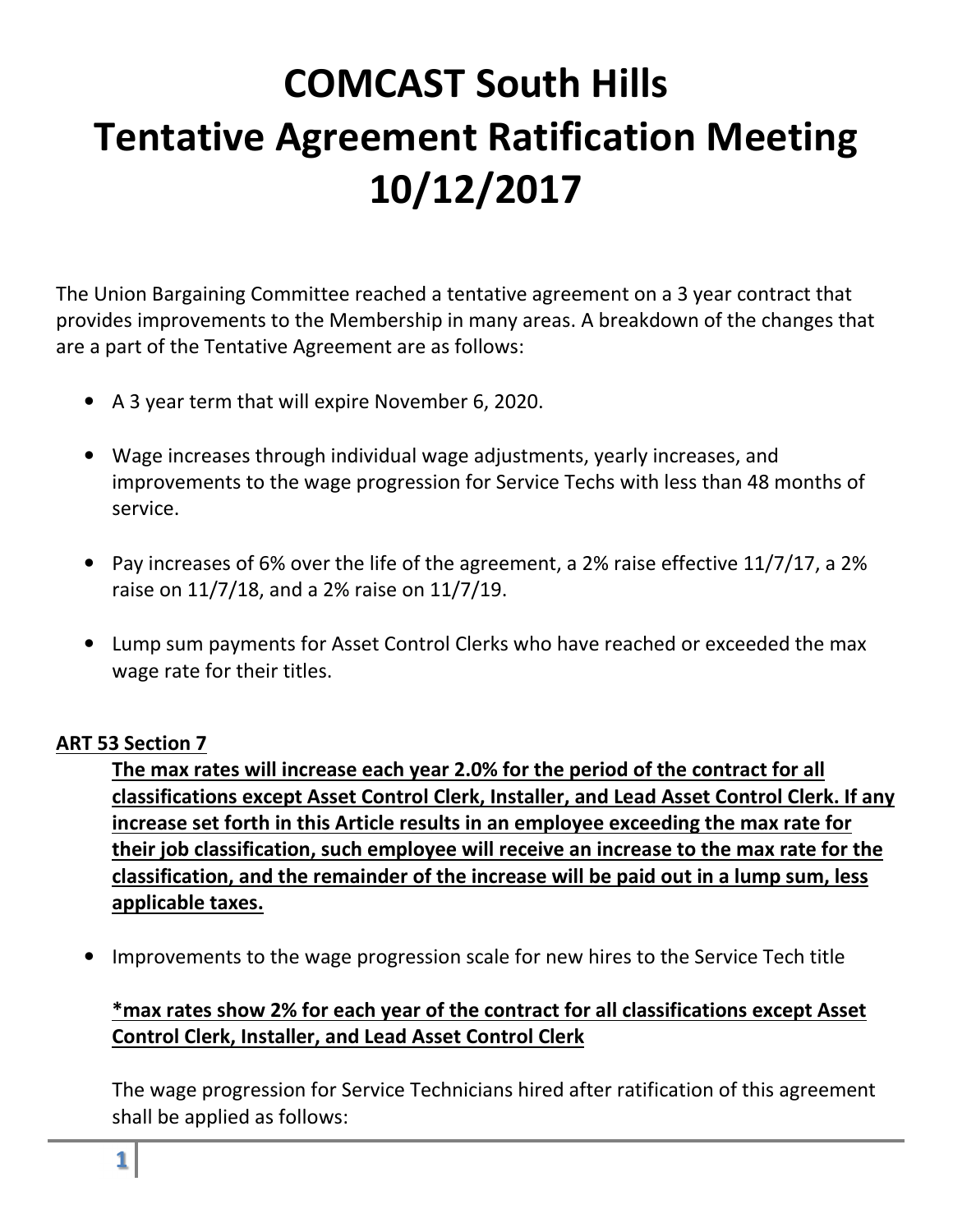- Extend probation for new employees to six  $(6)$  months at which time they must be qualified on all product lines and services.
- The starting rate shall be **\$13.50** \$12.69 per hour and progress as following as long as the employee remains active and in good standing.
- After the continuous completion of six (6) months shall move to \$14.00 \$13.00.
- After the continuous completion of twelve (12) months the rate shall move to **\$14.75** \$13.50.
- After continuous completion of twenty-four (24) months the rate shall move to **\$15.25** \$14.00.
- After the continuous completion of thirty-six (36) months the rate shall move to **\$15.75** \$14.50.
- After the continuous completion of forty-eight (48) months the rate shall move to **\$16.50** \$15.00.

Employees will not be eligible for the general wage increase while in the wage progression stage.

#### **Article 10 Training**

• New language which requires the Company to solicit volunteers for training first.

# **Article 10 Section 4**

Section 4: All training, whether required or voluntary, will be scheduled by bargaining unit seniority. **When the Company requires that training be provided to employees it shall first solicit volunteers from within the classification to be trained. The training shall be first provided to the most senior volunteer.** The Company shall allow bargaining unit employees to enroll in self development NCTI and SCTE courses, on their own time, on the same basis and terms as non-bargaining unit employees in the Region.

# **After all volunteers have been exhausted the training of the remaining employees in the classification will occur by descending bargaining unit seniority.**

# **With regard to remedial training, the Company shall have the right to determine the training schedule in any manner it deems reasonable and appropriate.**

# **Article 16 Hours of Work**

# **Article 16 Section 2(f)**

Section 2(f): Where practicable, days off will be scheduled consecutively. For the life of the contract there will be no regularly scheduled shift, which includes both Saturday and Sunday as regularly scheduled work days. In the event there is a split shift scheduled that schedule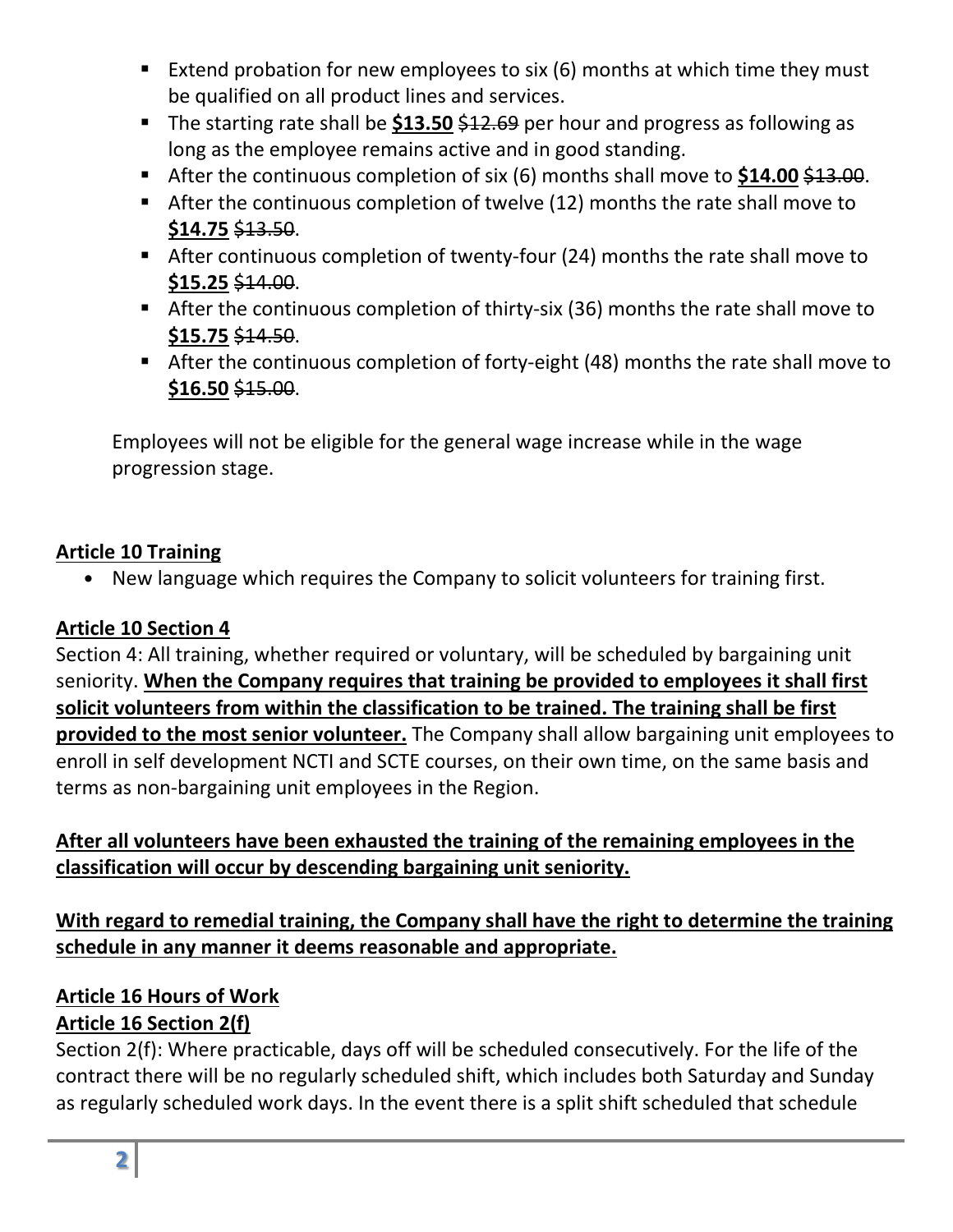shall not include weekend work, **unless it is a ten (10) hour, four (4) day shift schedule** and will be scheduled the late shift.

#### **Article 20 On Call/Standby Duty and Pay**

• Improvements to standby pay including Holidays

# **Article 20 Section 2(i)**

Section 2(i): Any technician assigned to standby duties shall be paid \$30.00 \$35.00 per day as a standby allowance whether he/she is called out to perform services in the field or not. **When an observed Holiday falls during a standby week (as defined in paragraph g, above), the technician assigned the standby duty shall be paid \$60.00 for the Holiday whether he/she is called out to perform services in the field or not.**

# **Article 28 Holidays/Holiday Pay**

#### **Article28 Section 5**

Section 5: To receive holiday pay an employee otherwise eligible must work the **their** full scheduled workdays immediately before and after the Holiday, unless they are excused from work. **In addition, if an employee is scheduled to work on a designated Holiday, the employee must work their scheduled shift on the Holiday in order to be eligible for Holiday pay.** 

# **Article 34 Discipline**

• Modifications to discipline language

#### **Article 34 Section 2(h), Category 'A' Serious Offenses**

h. Unprovoked fighting with or assaulting a representative of management, **or** fellow employee or customer;

#### **Article 34 Section 2(k), Category 'A' Serious Offenses**

k. Conviction of any drug-related crime or for any felony **offense** involving theft or physical force, regardless of where and when such unlawful conduct occurred;

# **Article 34 Section 2(e), Category 'C' Serious Offenses**

e. Using profane or abusive language without provocation to a fellow employee during the workday (*including meal period, break time, overtime assignments, standby assignments or call-outs*) while on or off the Company's premises or, at any time on the Company's premises.

• New discipline language

# **Article 34 Section 2(o), Category 'A' Serious Offenses**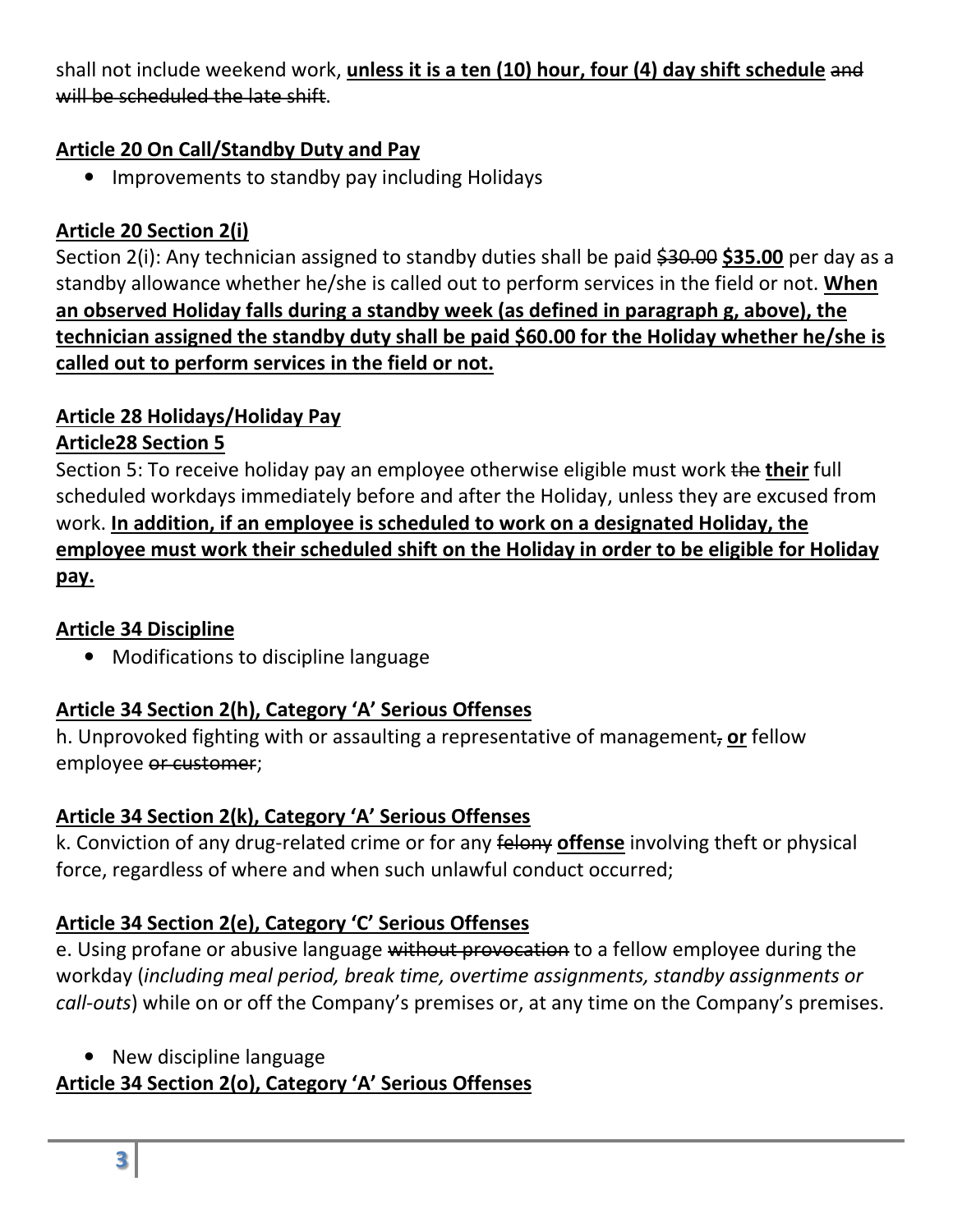# **o. Physical or verbal altercations with customers except when the employee's physical being is in danger and self-defense is required;**

# **Article 38 Substance Abuse Policies and Procedures**

# **Article 38 Section 4(2)(a)**

Section 4(2)(a): Any employee involved in a work related accident and/or a motor vehicle accident, as defined herein, shall immediately notify his/her supervisor and/or other designated management representative (regardless of the day and/or time of day or night at which the accident occurred) and shall may be required to submit to a drug/alcohol test-, as **determined by management. When testing is required,** in cases of a work related accident, as defined herein, the drug/alcohol testing shall take place and be conducted at the time such medical treatment is provided. (Moreover, if a unit employee is a passenger in the vehicle at the time of the vehicular accident and sustains an injury, he/she shall **may** also be required to submit to a drug/alcohol test.) **All post-accident testing set forth in this Agreement may be modified to comply with any applicable and mandatory post-accident testing rules and regulations promulgated by OSHA prior to and during the term of this Agreement.**

#### **Article 44 TTO Availability**

• Increased flexibility in TTO availability and scheduling

#### **Article 44 Section 1**

Section 1: A minimum of 20% of the employees working the same shift in the same job classification shall be permitted to be scheduled off on a given day. When the application of the percentage figure specified above results in other than a whole number, the number yielded will be rounded up to the next whole number.

#### **Article 44 Section 2**

Section 2: The Company will make an effort to allow more than 20% of the employees working the same shift in the same job classification to schedule off when requested before the last day of February of each year, when scheduling three (3) consecutive days off.

# **Article 44 Section 3**

Section 3: An employee shall give a minimum of two (2) weeks advanced notice to take three (3) or more consecutive days off, unless approved by the employee's supervisor, if not scheduled by the last day of February each year. An employee shall attempt to give a minimum of **seventy two (72) hours** one (1) day notice is required for an employee to take an individual day off.

#### **Appendix "A" Attendance Guidelines for Managers, Part 1 PART 1 DEFINITIONS**